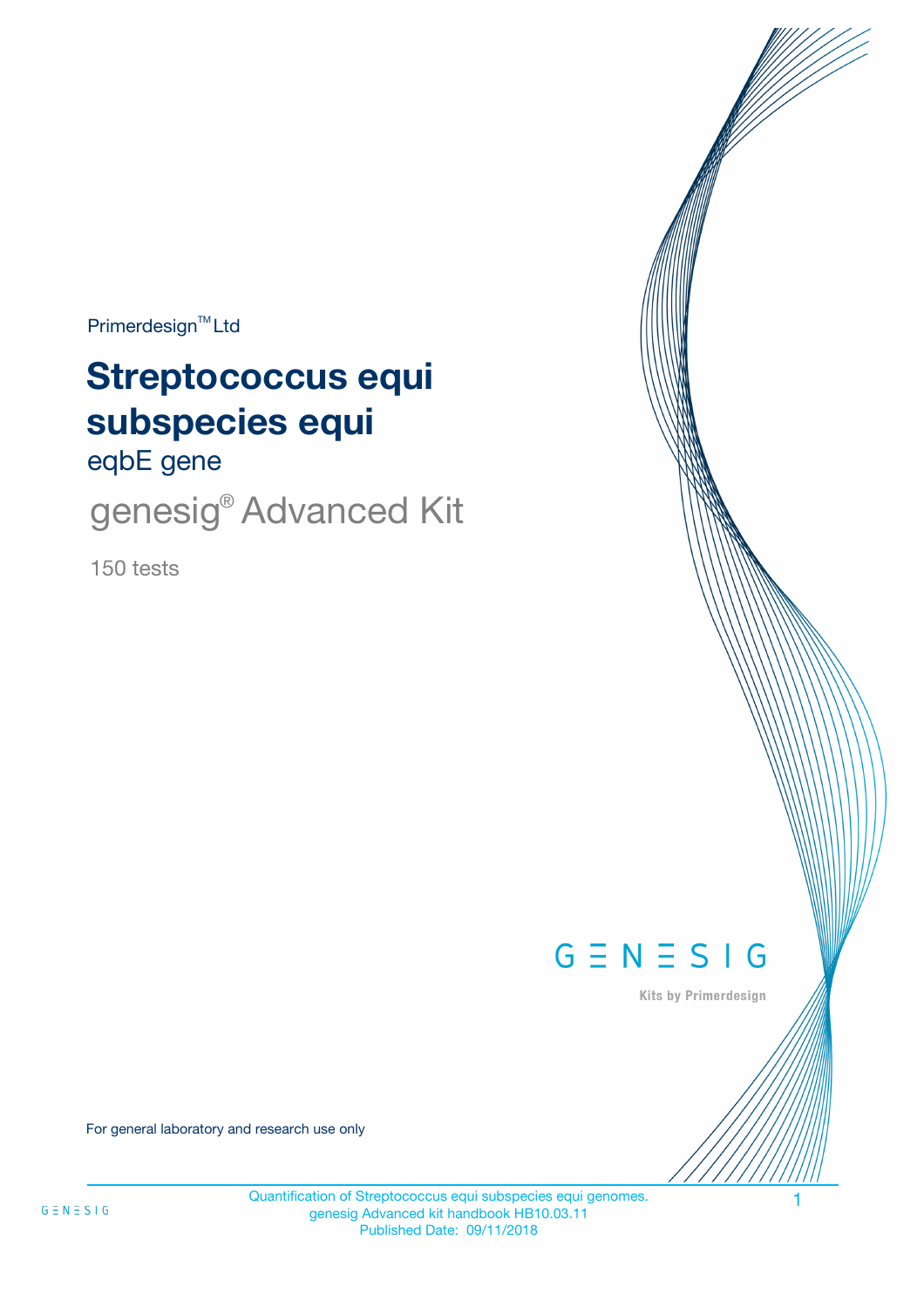# Introduction to Streptococcus equi subspecies equi

Streptococcus equi var equi (S.equi-equi) is an infectious, contagious disease of Equidae characterized by abscesses forming in the lymph tissue of the upper respiratory tract. The resultant respiratory difficulty gives rise to the common name of 'Strangles'.

The causative organism, Streptococcus equi equi, is highly host-adapted and produces clinical disease only in horses, donkeys, and mules. Like all Streptococcus is a genus of coccus (spherical) Gram-positive bacteria belonging to the Lactobacillales (lactic acid bacteria) order.

S.equi-equi is highly contagious and produces high morbidity and low mortality (~1%) in susceptible populations. Transmission occurs via expelled fomites and direct contact with infectious exudates such as mucus. Carrier animals are important for maintenance of the bacteria and initiation of outbreaks on premises previously free of disease.

The incubation period is 3–14 days, and then presents with a fever  $(39.4^{\circ}-41.1^{\circ}C)$ . 2 days after fever presents the further symptoms of nasal discharge, swollen lymph nodes beneath the jaw and depressed mood can become apparent. The submandibular lymphadenopathy can cause difficulty in breathing and swallowing, resulting in strained respiratory noises and giving rise to the common name of 'Strangles' for the disease.

Diagnosis is confirmed by bacterial culture or qPCR of exudate from abscesses or nasal swab samples. qPCR is a quicker, more cost efficient and reliable method than bacterial culturing. Rapid results are important for determining appropriate quarantine measures.

Clinically ill horses should kept in a warm, dry, and dust-free environment to retard the spread of the pathogen. Primary care includes warm compresses to raise abscess which should be drained to speed recovery. Antibiotics can prevent the maturation of abscesses and actually prolong the disease as the innate immune response will be slowed.

There are vaccines available although they can result in complications which produce symptomatic mucosal immune responses.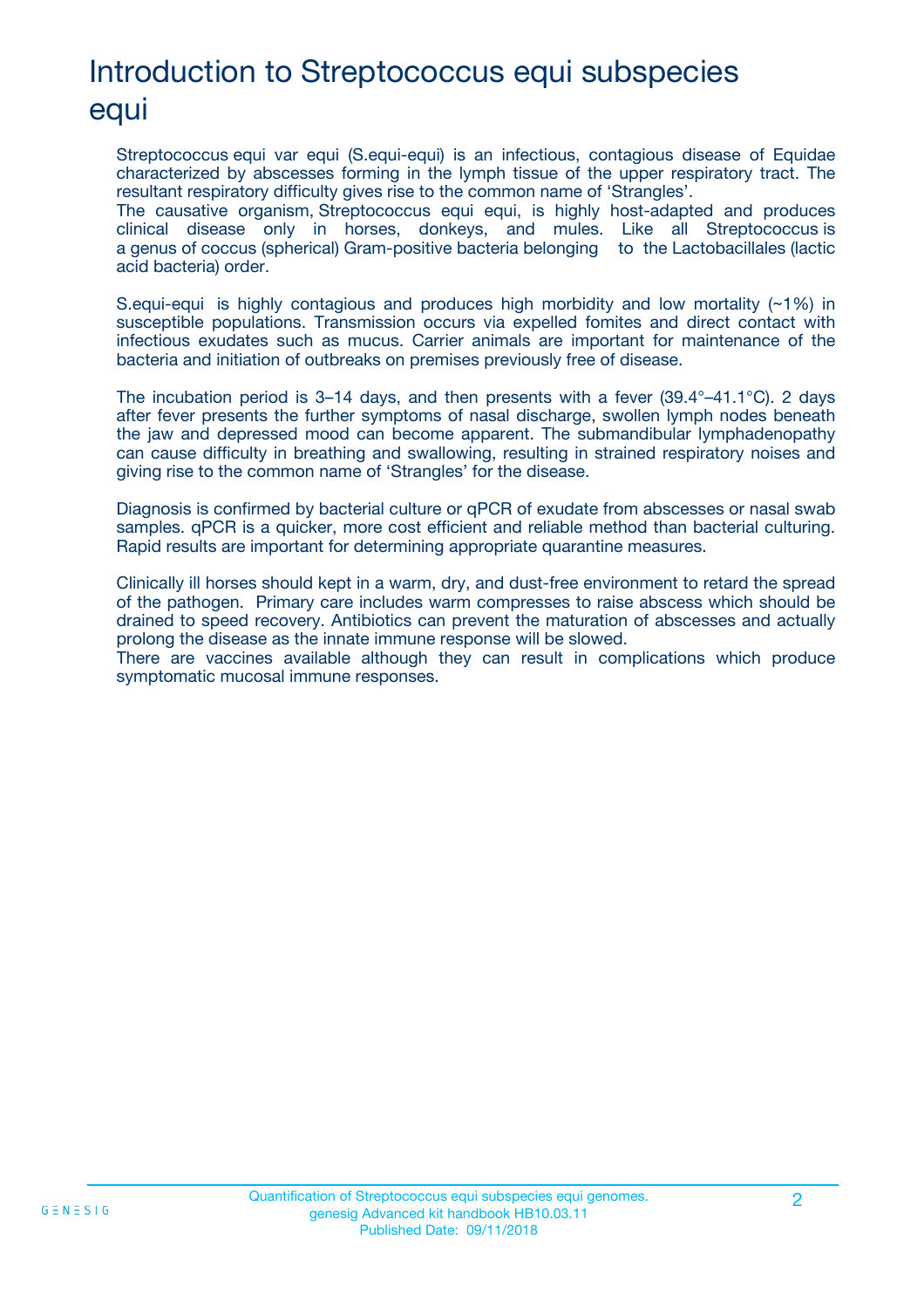# **Specificity**

The Primerdesign genesig Kit for Streptococcus equi subspecies equi (S.equi-equi) genomes is designed for the in vitro quantification of S.equi-equi genomes. The kit is designed to have a broad detection profile. Specifically, the primers represent 100% homology with over 95% of the NCBI database reference sequences available at the time of design.

The dynamics of genetic variation means that new sequence information may become available after the initial design. Primerdesign periodically reviews the detection profiles of our kits and when required releases new versions.

If you require further information, or have a specific question about the detection profile of this kit then please send an e.mail to enquiry@primerdesign.co.uk and our bioinformatics team will answer your question.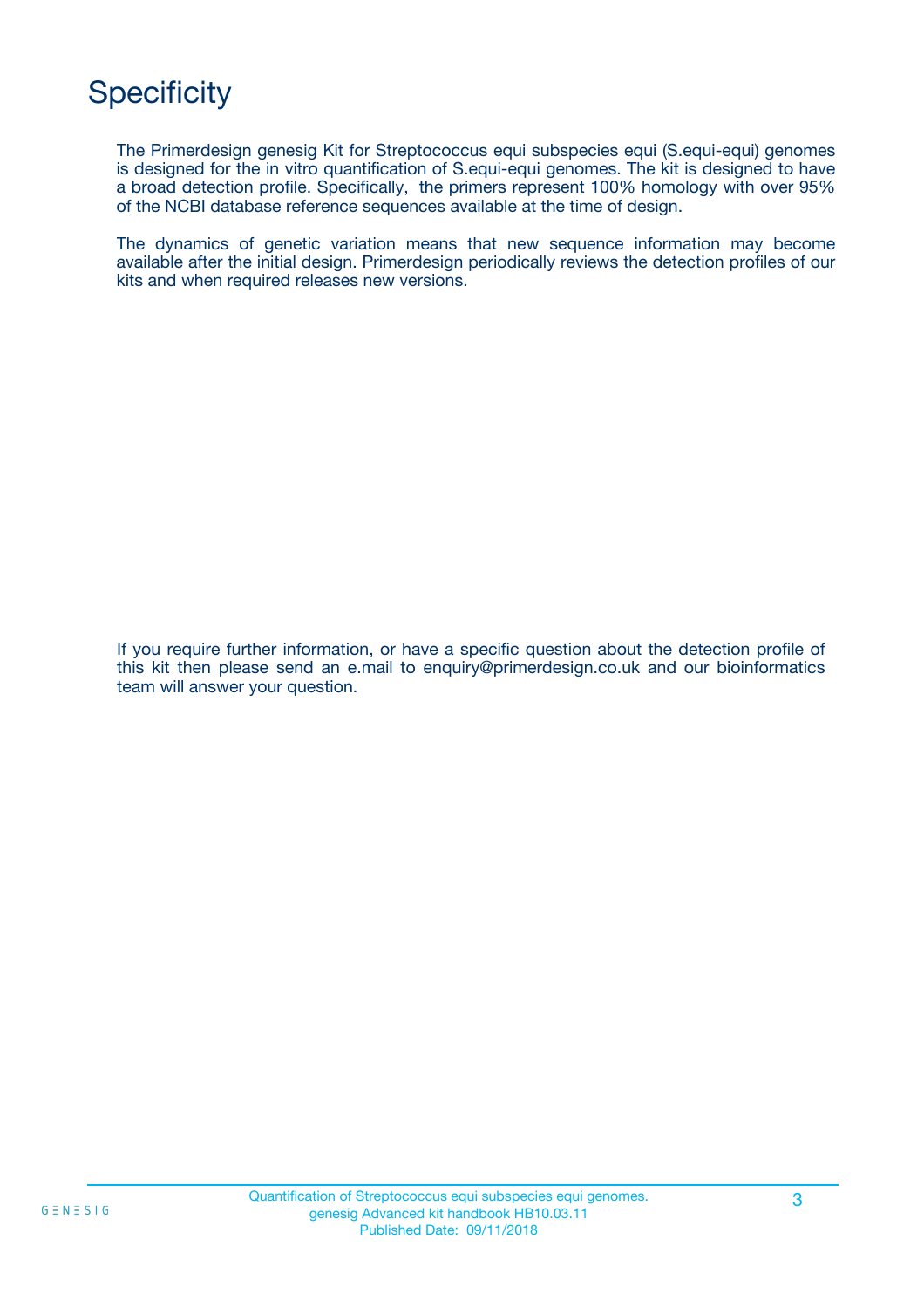# Kit contents

- **S.equi-equi specific primer/probe mix (150 reactions BROWN)** FAM labelled
- **S.equi-equi positive control template (for Standard curve RED)**
- **Internal extraction control primer/probe mix (150 reactions BROWN)** VIC labelled as standard
- **Internal extraction control DNA (150 reactions BLUE)**
- **Endogenous control primer/probe mix (150 reactions BROWN)** FAM labelled
- **RNase/DNase free water (WHITE)** for resuspension of primer/probe mixes
- **Template preparation buffer (YELLOW)** for resuspension of internal control template, positive control template and standard curve preparation

### Reagents and equipment to be supplied by the user

#### **Real-time PCR Instrument**

#### **Extraction kit**

This kit is recommended for use with genesig Easy DNA/RNA extraction kit. However, it is designed to work well with all processes that yield high quality RNA and DNA with minimal PCR inhibitors.

#### **oasig**TM **lyophilised or Precision**®**PLUS 2X qPCR Master Mix**

This kit is intended for use with oasig or PrecisionPLUS2X qPCR Master Mix.

**Pipettors and Tips**

**Vortex and centrifuge**

#### **Thin walled 1.5 ml PCR reaction tubes**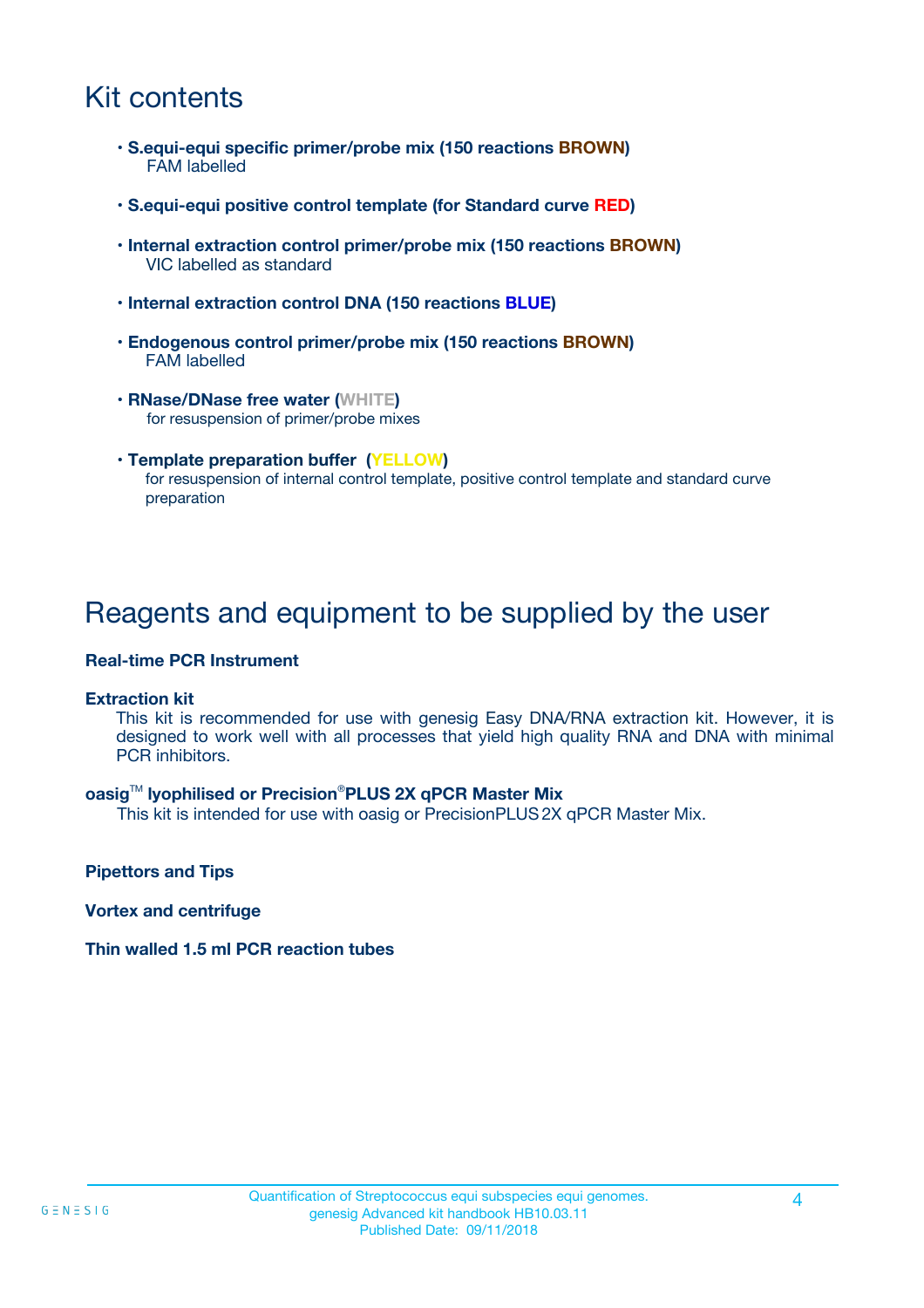### Kit storage and stability

This kit is stable at room temperature but should be stored at -20ºC on arrival. Once the lyophilised components have been resuspended they should not be exposed to temperatures above -20°C for longer than 30 minutes at a time and unnecessary repeated freeze/thawing should be avoided. The kit is stable for six months from the date of resuspension under these circumstances.

If a standard curve dilution series is prepared this can be stored frozen for an extended period. If you see any degradation in this serial dilution a fresh standard curve can be prepared from the positive control.

Primerdesign does not recommend using the kit after the expiry date stated on the pack.

### Suitable sample material

All kinds of sample material suited for PCR amplification can be used. Please ensure the samples are suitable in terms of purity, concentration, and DNA integrity (An internal PCR control is supplied to test for non specific PCR inhibitors). Always run at least one negative control with the samples. To prepare a negative-control, replace the template DNA sample with RNase/DNase free water.

### Dynamic range of test

Under optimal PCR conditions genesig S.equi-equi detection kits have very high priming efficiencies of >95% and can detect less than 100 copies of target template.

### Notices and disclaimers

This product is developed, designed and sold for research purposes only. It is not intended for human diagnostic or drug purposes or to be administered to humans unless clearly expressed for that purpose by the Food and Drug Administration in the USA or the appropriate regulatory authorities in the country of use. During the warranty period Primerdesign genesig detection kits allow precise and reproducible data recovery combined with excellent sensitivity. For data obtained by violation to the general GLP guidelines and the manufacturer's recommendations the right to claim under guarantee is expired. PCR is a proprietary technology covered by several US and foreign patents. These patents are owned by Roche Molecular Systems Inc. and have been sub-licensed by PE Corporation in certain fields. Depending on your specific application you may need a license from Roche or PE to practice PCR. Additional information on purchasing licenses to practice the PCR process may be obtained by contacting the Director of Licensing at Roche Molecular Systems, 1145 Atlantic Avenue, Alameda, CA 94501 or Applied Biosystems business group of the Applera Corporation, 850 Lincoln Centre Drive, Foster City, CA 94404. In addition, the 5' nuclease assay and other homogeneous amplification methods used in connection with the PCR process may be covered by U.S. Patents 5,210,015 and 5,487,972, owned by Roche Molecular Systems, Inc, and by U.S. Patent 5,538,848, owned by The Perkin-Elmer Corporation.

# Trademarks

Primerdesign™ is a trademark of Primerdesign Ltd.

genesig $^\circledR$  is a registered trademark of Primerdesign Ltd.

The PCR process is covered by US Patents 4,683,195, and 4,683,202 and foreign equivalents owned by Hoffmann-La Roche AG. BI, ABI PRISM® GeneAmp® and MicroAmp® are registered trademarks of the Applera Genomics (Applied Biosystems Corporation). BIOMEK® is a registered trademark of Beckman Instruments, Inc.; iCycler™ is a registered trademark of Bio-Rad Laboratories, Rotor-Gene is a trademark of Corbett Research. LightCycler™ is a registered trademark of the Idaho Technology Inc. GeneAmp®, TaqMan® and AmpliTaqGold® are registered trademarks of Roche Molecular Systems, Inc., The purchase of the Primerdesign™ reagents cannot be construed as an authorization or implicit license to practice PCR under any patents held by Hoffmann-LaRoche Inc.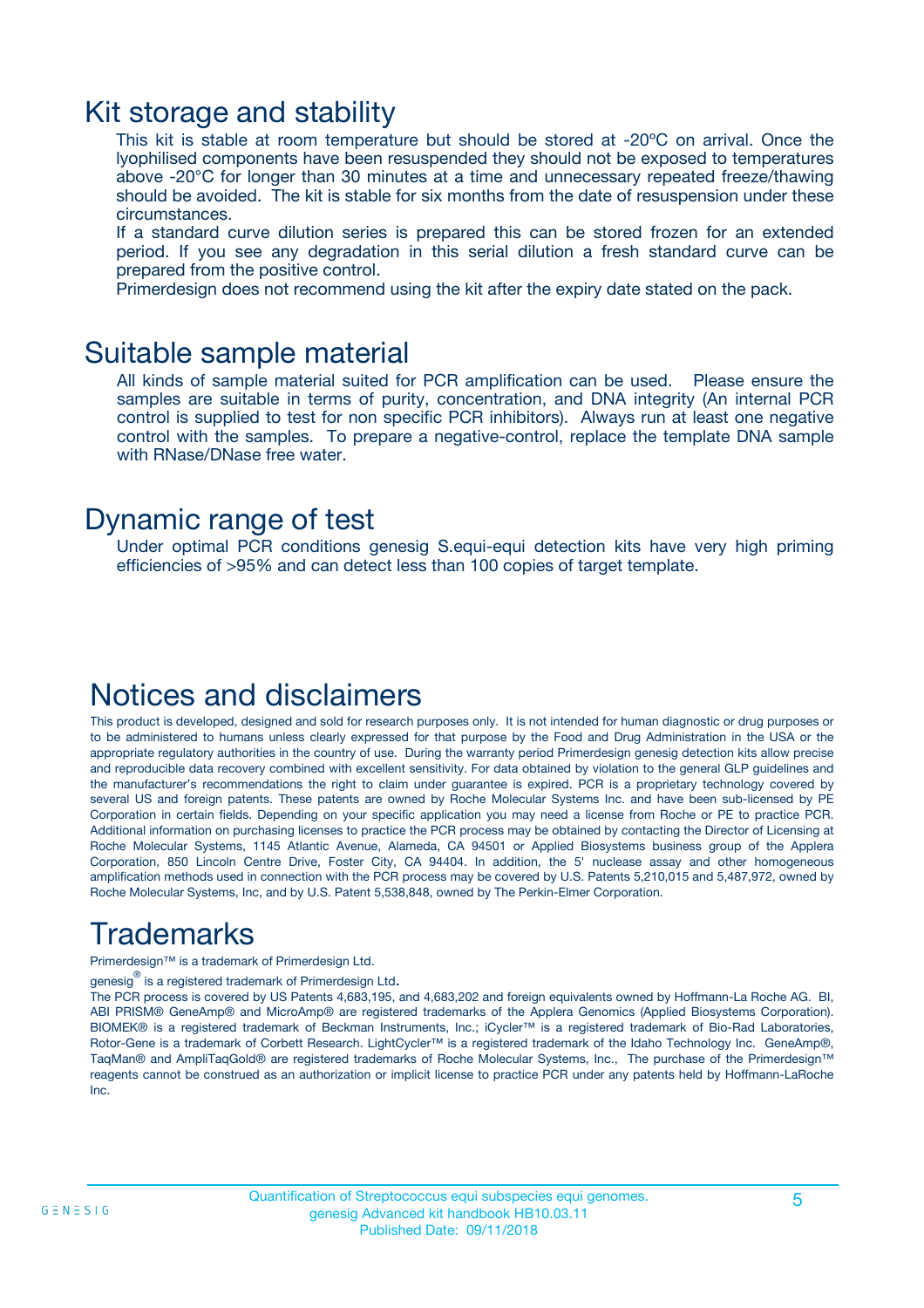## Principles of the test

#### **Real-time PCR**

A S.equi-equi specific primer and probe mix is provided and this can be detected through the FAM channel.

The primer and probe mix provided exploits the so-called TaqMan® principle. During PCR amplification, forward and reverse primers hybridize to the S.equi-equi DNA. A fluorogenic probe is included in the same reaction mixture which consists of a DNA probe labeled with a 5`-dye and a 3`-quencher. During PCR amplification, the probe is cleaved and the reporter dye and quencher are separated. The resulting increase in fluorescence can be detected on a range of qPCR platforms.

#### **Positive control**

For copy number determination and as a positive control for the PCR set up, the kit contains a positive control template. This can be used to generate a standard curve of S.equi-equi copy number / Cq value. Alternatively the positive control can be used at a single dilution where full quantitative analysis of the samples is not required. Each time the kit is used, at least one positive control reaction must be included in the run. A positive result indicates that the primers and probes for detecting the target S.equi-equi gene worked properly in that particular experimental scenario. If a negative result is obtained the test results are invalid and must be repeated. Care should be taken to ensure that the positive control does not contaminate any other kit component which would lead to false-positive results. This can be achieved by handling this component in a Post PCR environment. Care should also be taken to avoid cross-contamination of other samples when adding the positive control to the run. This can be avoided by sealing all other samples and negative controls before pipetting the positive control into the positive control well.

#### **Negative control**

To validate any positive findings a negative control reaction should be included every time the kit is used. For this reaction the RNase/DNase free water should be used instead of template. A negative result indicates that the reagents have not become contaminated while setting up the run.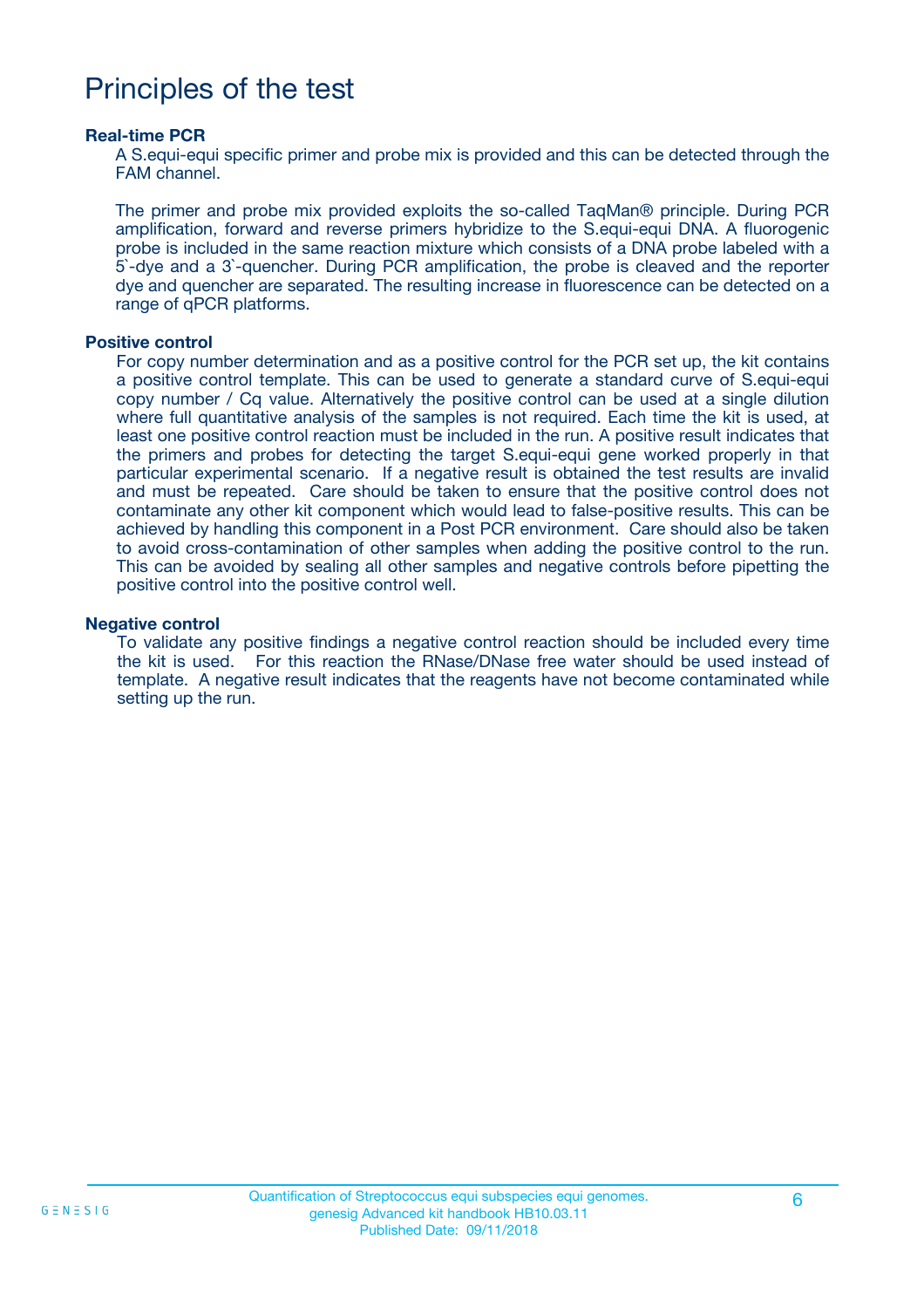#### **Internal DNA extraction control**

When performing DNA extraction, it is often advantageous to have an exogenous source of DNA template that is spiked into the lysis buffer. This control DNA is then co-purified with the sample DNA and can be detected as a positive control for the extraction process. Successful co-purification and qPCR for the control DNA also indicates that PCR inhibitors are not present at a high concentration.

A separate primer and probe mix are supplied with this kit to detect the exogenous DNA using qPCR. The primers are present at PCR limiting concentrations which allows multiplexing with the target sequence primers. Amplification of the control DNA does not interfere with detection of the S.equi-equi target DNA even when present at low copy number. The Internal control is detected through the VIC channel and gives a Cq value of 28+/-3.

#### **Endogenous control**

To confirm extraction of a valid biological template, a primer and probe mix is included to detect an endogenous gene. Detection of the endogenous control is through the FAM channel and it is NOT therefore possible to perform a multiplex with the S.equi-equi primers. A poor endogenous control signal may indicate that the sample did not contain sufficient biological material.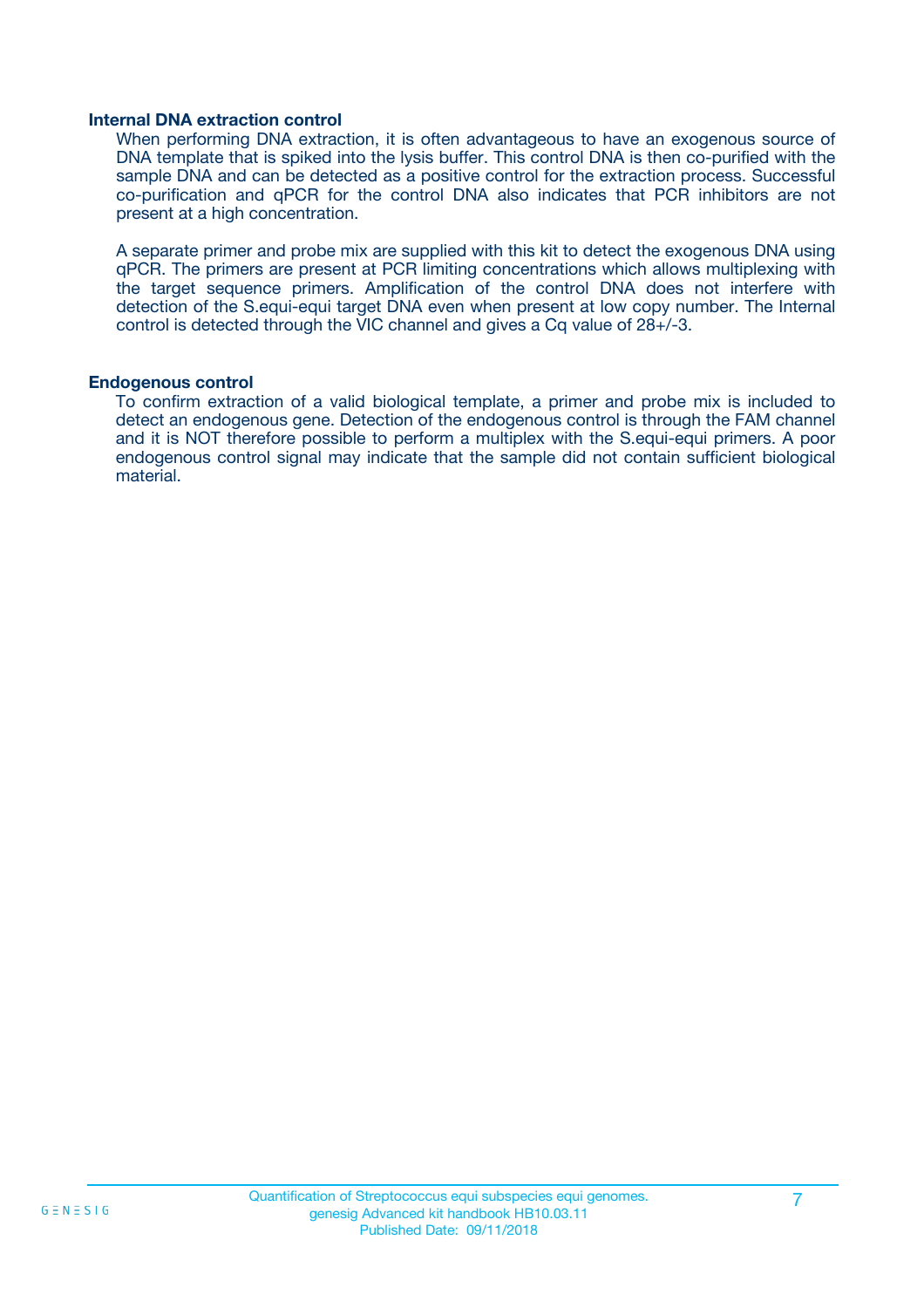### Resuspension protocol

To minimize the risk of contamination with foreign DNA, we recommend that all pipetting be performed in a PCR clean environment. Ideally this would be a designated PCR lab or PCR cabinet. Filter tips are recommended for all pipetting steps.

- **1. Pulse-spin each tube in a centrifuge before opening.** This will ensure lyophilised primer and probe mix is in the base of the tube and is not spilt upon opening the tube.
- **2. Resuspend the primer/probe mixes in the RNase/DNase free water supplied, according to the table below:**

To ensure complete resuspension, vortex each tube thoroughly.

| Component - resuspend in water                       |         |  |
|------------------------------------------------------|---------|--|
| <b>Pre-PCR pack</b>                                  |         |  |
| S.equi-equi primer/probe mix (BROWN)                 | $165$ µ |  |
| Internal extraction control primer/probe mix (BROWN) | $165$ µ |  |
| Endogenous control primer/probe mix (BROWN)          | 165 µl  |  |

**3. Resuspend the internal control template and positive control template in the template preparation buffer supplied, according to the table below:** To ensure complete resuspension, vortex each tube thoroughly.

| Component - resuspend in template preparation buffer |  |  |
|------------------------------------------------------|--|--|
| <b>Pre-PCR heat-sealed foil</b>                      |  |  |
| Internal extraction control DNA (BLUE)               |  |  |
| <b>Post-PCR heat-sealed foil</b>                     |  |  |
| S.equi-equi Positive Control Template (RED) *        |  |  |

\* This component contains high copy number template and is a VERY significant contamination risk. It must be opened and handled in a separate laboratory environment, away from the other components.

### DNA extraction

The internal extraction control DNA can be added either to the DNA lysis/extraction buffer or to the DNA sample once it has been resuspended in lysis buffer.

**DO NOT add the internal extraction control DNA directly to the unprocessed biological sample as this will lead to degradation and a loss in signal.**

- **1. Add 4µl of the Internal extraction control DNA (BLUE) to each sample in DNA lysis/extraction buffer per sample.**
- **2. Complete DNA extraction according to the manufacturers protocols.**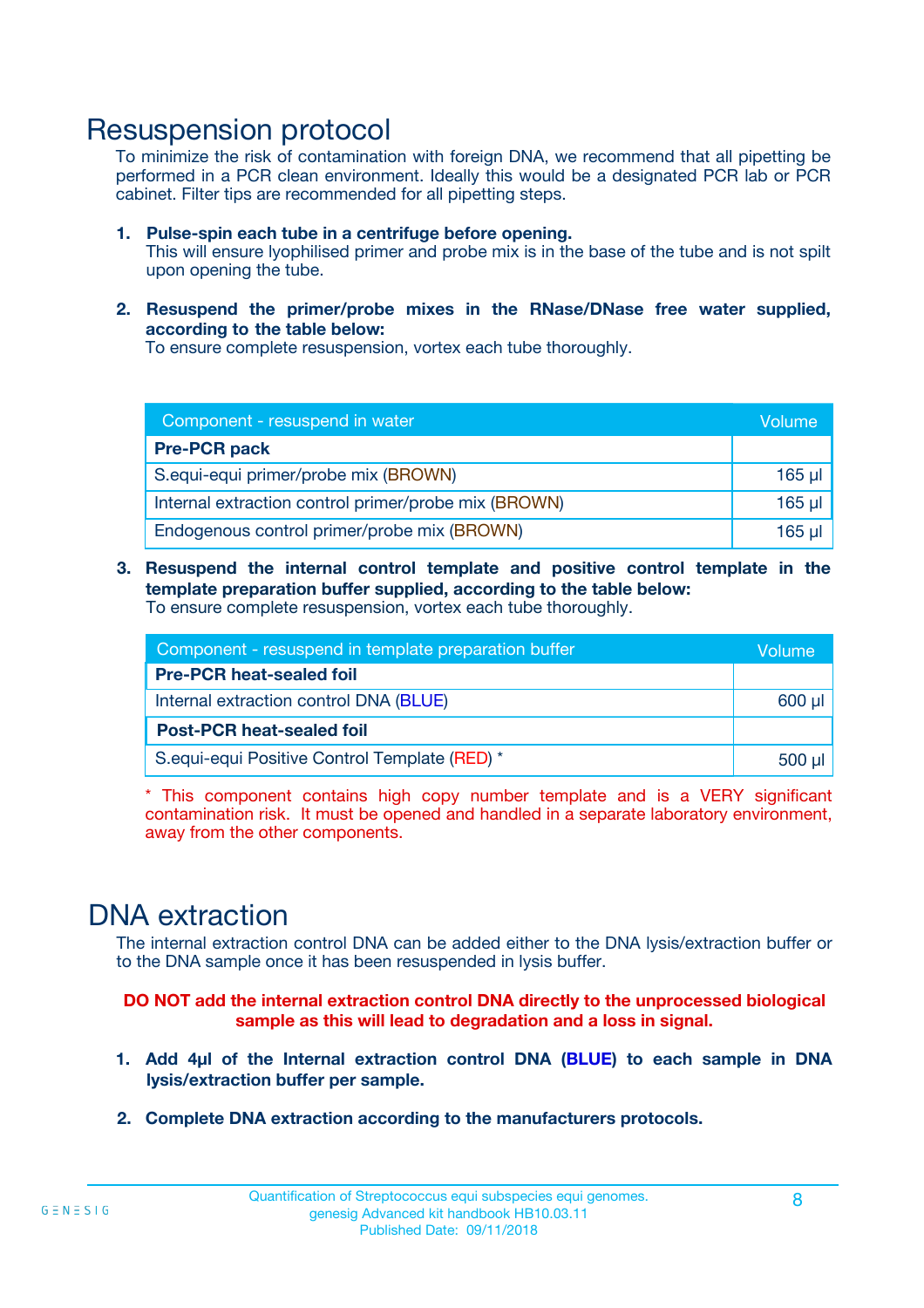# qPCR detection protocol

**1. For each DNA sample prepare a reaction mix according to the table below:** Include sufficient reactions for positive and negative controls.

| Component                                            | Volume   |
|------------------------------------------------------|----------|
| oasig or PrecisionPLUS 2X qPCR Master Mix            | $10 \mu$ |
| S.equi-equi primer/probe mix (BROWN)                 | 1 µI l   |
| Internal extraction control primer/probe mix (BROWN) | 1 µl     |
| <b>RNase/DNase free water (WHITE)</b>                | $3 \mu$  |
| <b>Final Volume</b>                                  | 15 µl    |

**2. For each DNA sample prepare an endogenous control reaction according to the table below (Optional):**

**This control reaction will provide useful information regarding the quality of the biological sample.**

| Component                                   | Volume   |
|---------------------------------------------|----------|
| oasig or PrecisionPLUS 2X qPCR Master Mix   | $10 \mu$ |
| Endogenous control primer/probe mix (BROWN) | 1 µI     |
| <b>RNase/DNase free water (WHITE)</b>       | $4 \mu$  |
| <b>Final Volume</b>                         | 15 µl    |

- **3. Pipette 15µl of each mix into individual wells according to your qPCR experimental plate set up.**
- **4. Prepare sample DNA templates for each of your samples.**
- **5. Pipette 5µl of DNA template into each well, according to your experimental plate set up.**

For negative control wells use 5µl of RNase/DNase free water. The final volume in each well is 20ul.

**6. If a standard curve is included for quantitative analysis, prepare a reaction mix according to the table below:**

| Component                                 | Volume          |
|-------------------------------------------|-----------------|
| oasig or PrecisionPLUS 2X qPCR Master Mix | $10 \mu$        |
| S.equi-equi primer/probe mix (BROWN)      | 1 µI I          |
| <b>RNase/DNase free water (WHITE)</b>     | 4 µl            |
| <b>Final Volume</b>                       | 15 <sub>µ</sub> |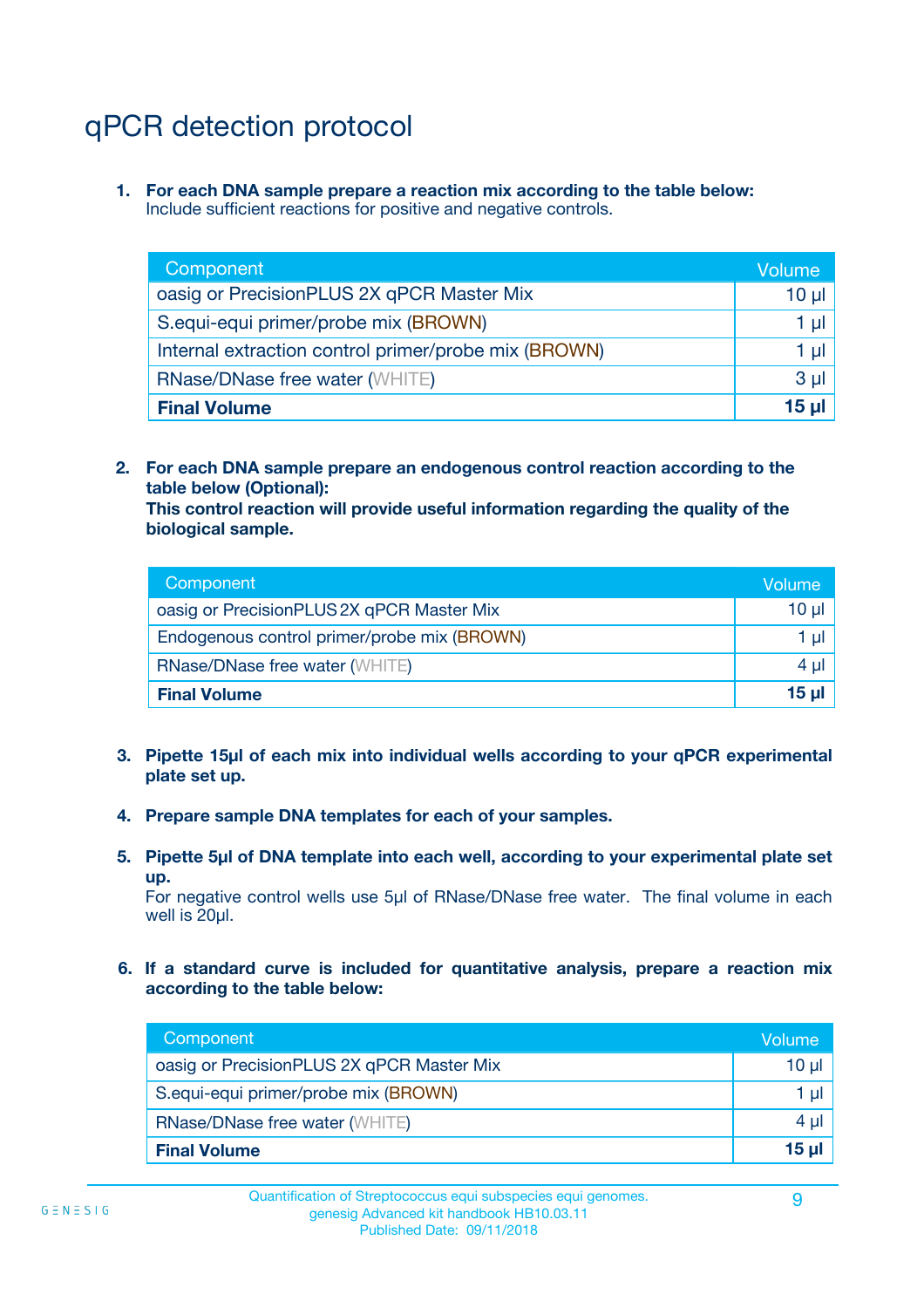#### **7. Preparation of standard curve dilution series.**

- 1) Pipette 90µl of template preparation buffer into 5 tubes and label 2-6
- 2) Pipette 10µl of Positive Control Template (RED) into tube 2
- 3) Vortex thoroughly
- 4) Change pipette tip and pipette 10µl from tube 2 into tube 3
- 5) Vortex thoroughly

Repeat steps 4 and 5 to complete the dilution series

| <b>Standard Curve</b>         | <b>Copy Number</b>     |
|-------------------------------|------------------------|
| Tube 1 Positive control (RED) | $2 \times 10^5$ per µl |
| Tube 2                        | $2 \times 10^4$ per µl |
| Tube 3                        | $2 \times 10^3$ per µl |
| Tube 4                        | $2 \times 10^2$ per µl |
| Tube 5                        | 20 per µl              |
| Tube 6                        | 2 per µl               |

**8. Pipette 5µl of standard template into each well for the standard curve according to your experimental plate set up.**

#### The final volume in each well is 20µl.

## qPCR amplification protocol

Amplification conditions using oasig or PrecisionPLUS 2X qPCR Master Mix.

|             | <b>Step</b>       | <b>Time</b>     | Temp    |
|-------------|-------------------|-----------------|---------|
|             | Enzyme activation | 2 min           | 95 °C   |
| Cycling x50 | Denaturation      | 10 <sub>s</sub> | 95 $°C$ |
|             | DATA COLLECTION * | 60 s            | 60 °C   |

\* Fluorogenic data should be collected during this step through the FAM and VIC channels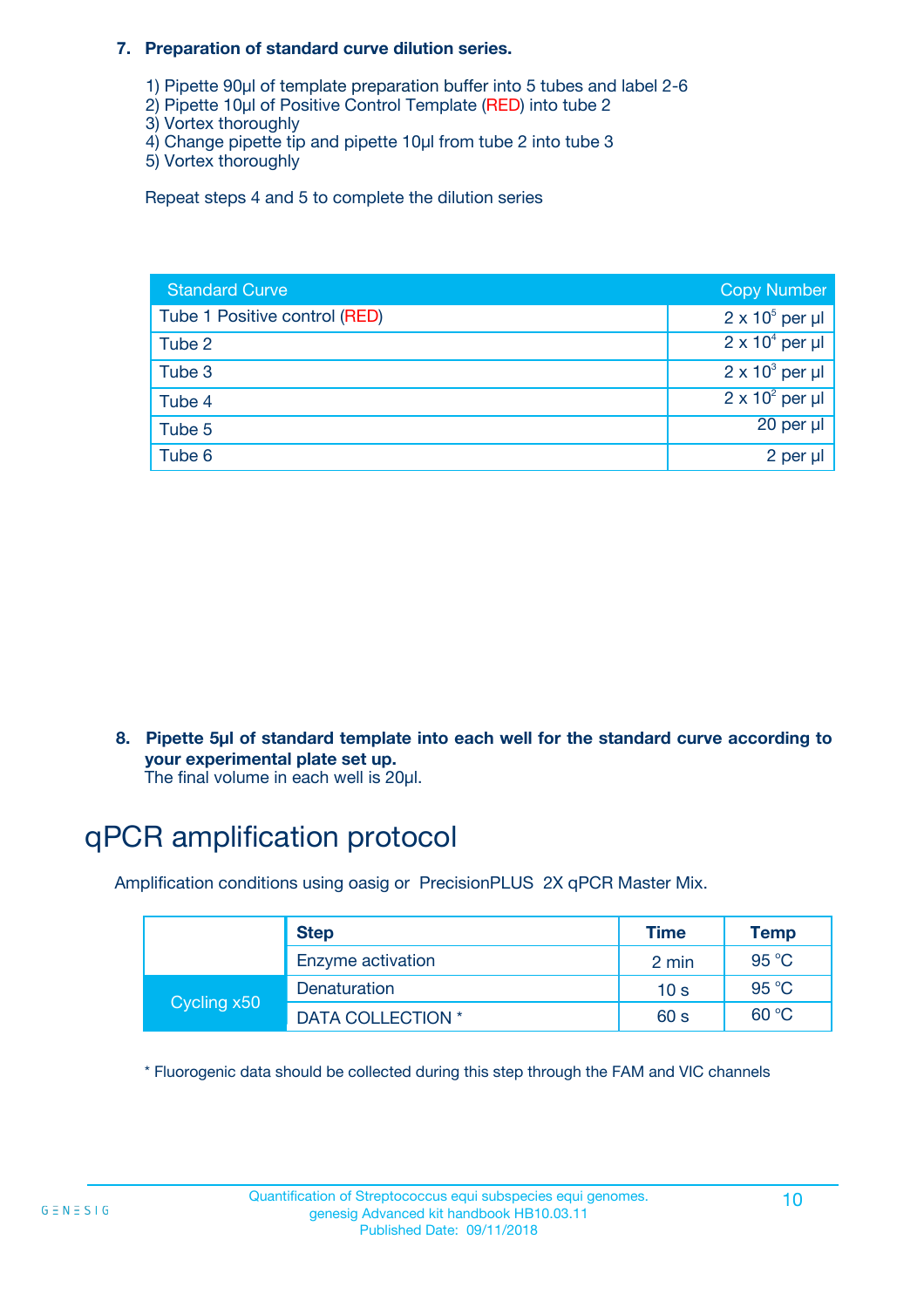# Interpretation of results

| <b>Target</b><br>(FAM) | <b>Internal</b><br>control<br>(NIC) | <b>Positive</b><br>control | <b>Negative</b><br>control | Interpretation                                                                                                  |
|------------------------|-------------------------------------|----------------------------|----------------------------|-----------------------------------------------------------------------------------------------------------------|
| $\leq 30$              | $+ 1 -$                             | ÷                          |                            | <b>POSITIVE QUANTITATIVE RESULT</b><br>calculate copy number                                                    |
| > 30                   | ٠                                   | ÷                          |                            | <b>POSITIVE QUANTITATIVE RESULT</b><br>calculate copy number                                                    |
| > 30                   |                                     | ÷                          |                            | <b>POSITIVE QUALITATIVE RESULT</b><br>do not report copy number as this<br>may be due to poor sample extraction |
|                        | ÷                                   | ÷                          |                            | <b>NEGATIVE RESULT</b>                                                                                          |
| $+ 1 -$                | $+ 1 -$                             | ÷                          | $\leq$ 35                  | <b>EXPERIMENT FAILED</b><br>due to test contamination                                                           |
| $+$ / -                | $+ 1 -$                             | ÷                          | > 35                       | $\star$                                                                                                         |
|                        |                                     | ÷                          |                            | <b>SAMPLE PREPARATION FAILED</b>                                                                                |
|                        |                                     |                            | $+$ /                      | <b>EXPERIMENT FAILED</b>                                                                                        |

Positive control template (**RED**) is expected to amplify between Cq 16 and 23. Failure to satisfy this quality control criterion is a strong indication that the experiment has been compromised.

\*Where the test sample is positive and the negative control is positive with a  $Ca > 35$ , the sample must be reinterpreted based on the relative signal strength of the two results:



If the sample amplifies  $> 5$  Cq earlier than the negative control then the sample should be reinterpreted (via the table above) with the negative control verified as negative.



If the sample amplifies  $< 5$  Cq earlier than the negative control then the positive sample result is invalidated and<br>the result should be determined  $the$  result should be inconclusive due to test contamination. The test for this sample should be repeated.